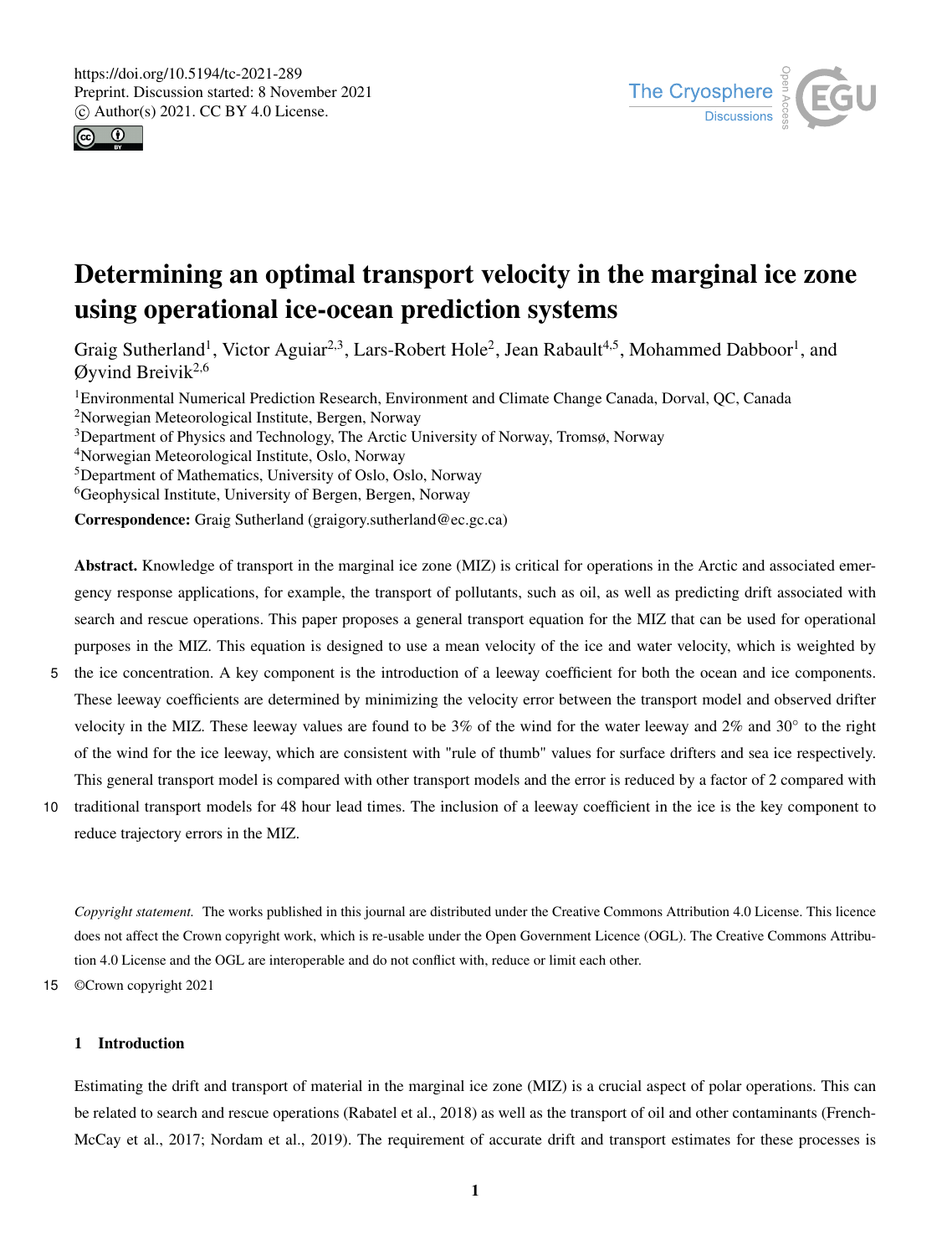



20 exacerbated by the remoteness of these regions. Thus, accurate predictions up to at least 48 hours are required to provide sufficient time to coordinate response efforts. Due to the numerous transient processes in the ocean, these short-term predictions can be particularly difficult to predict accurately (Christensen et al., 2018).

The first step in predicting transport in the MIZ is accurate predictions of ice, water and wind velocities, and in the arctic there are a few operational products which provide forecasts of at least 48 hours. A couple examples of such Arctic systems

- 25 being the Regional Ice-Ocen Prediction System (RIOPS) in Canada (Dupont et al., 2015) and the TOPAZ system as part of the Copernicus Marine Environment Monitoring Service (CMEMS) (Sakov et al., 2012). These operational prediction systems typically will have the ocean and ice components coupled, and typically do not include forcing from surface waves. Rarely they are coupled with the atmosphere, but one example of an ice-ocean-atmosphere coupled model is the Canadian Arctic Prediction System (CAPS) which is the RIOPS system two-way coupled with the GEM (Global Environmental Multi-scale)
- 30 atmospheric model (Côté et al., 1998b, a; Girard et al., 2014). The ice models used in these prediction systems assume a continuous ice cover and a viscous-plastic rheology, which is typically derived from principles introduced by Hibler III (1979). For ice concentrations of less than 80%, the ice is assumed to be in "free drift" and the rheology is expected to have a minimal impact on the dynamics (Hibler III, 1979). While free drift models exist, and they perform quite well when compared with observations, they do require data in order to tune the drag coefficients (Schweiger and Zhang, 2015) which can be difficult to
- 35 obtain in the arctic.

It is common for operational prediction of drifting objects to include a leeway term, which is a fraction of the wind that is added to the predicted water velocity. This has been common for a long time in search and rescue (Breivik et al., 2011) and oil spill trajectory modelling (Spaulding, 2017). These leeway values can represent direct wind forcing on the object (Kirwan Jr et al., 1975), and/or wind-dependent physics which are not included in the operational prediction system. As most operational

- 40 marine prediction systems don't include surface waves it is common to include the Stokes drift (Breivik and Christensen, 2020) which can be approximated by a leeway coefficient (Breivik et al., 2011; Sutherland et al., 2020). In addition, material at the surface, such as oil but also ice, will strongly attenuate surface waves creating an additional force on the material (Weber, 2001). Oil and ice also impact the "roughness" of the surface; slicks in the case of oil which reduce the roughness (Wu, 1983), and the presence of form drag in the MIZ which can increase roughness (Lüpkes et al., 2012; Tsamados et al., 2014). For oil,
- 45 it's long been established that the competing wind and wave effects combine for a net leeway of about 3% of the velocity (Wu, 1983). For sea ice it is not clear whether a leeway term should be included in the drift, however, operational models such as CAPS and TOPAZ do not explicitly include processes associated with surface waves or form drag due to the ice roughness. Therefore, a non-zero leeway term in the MIZ may be necessary.

There are only a few examples of using a leeway coefficient with the drift of sea ice, but these are typically restricted to cases

50 where there are no ocean current measurements and the ice speed is modelled as solely a function of the wind. Wilkinson and Wadhams (2003) observed an ice leeway which was dependent on ice concentration. The leeway values ranged from 3.9% for ice concentrations less than 25% to 2.2% for ice concentrations greater than 75%. More recently, Lund et al. (2018) observed that the wind and sea ice motion is not always well correlated and that ice leeway coefficients span a large range of values from 3.5 to 5% across a wide range of ice concentrations in the arctic MIZ. In these papers, it is possible that some of the ice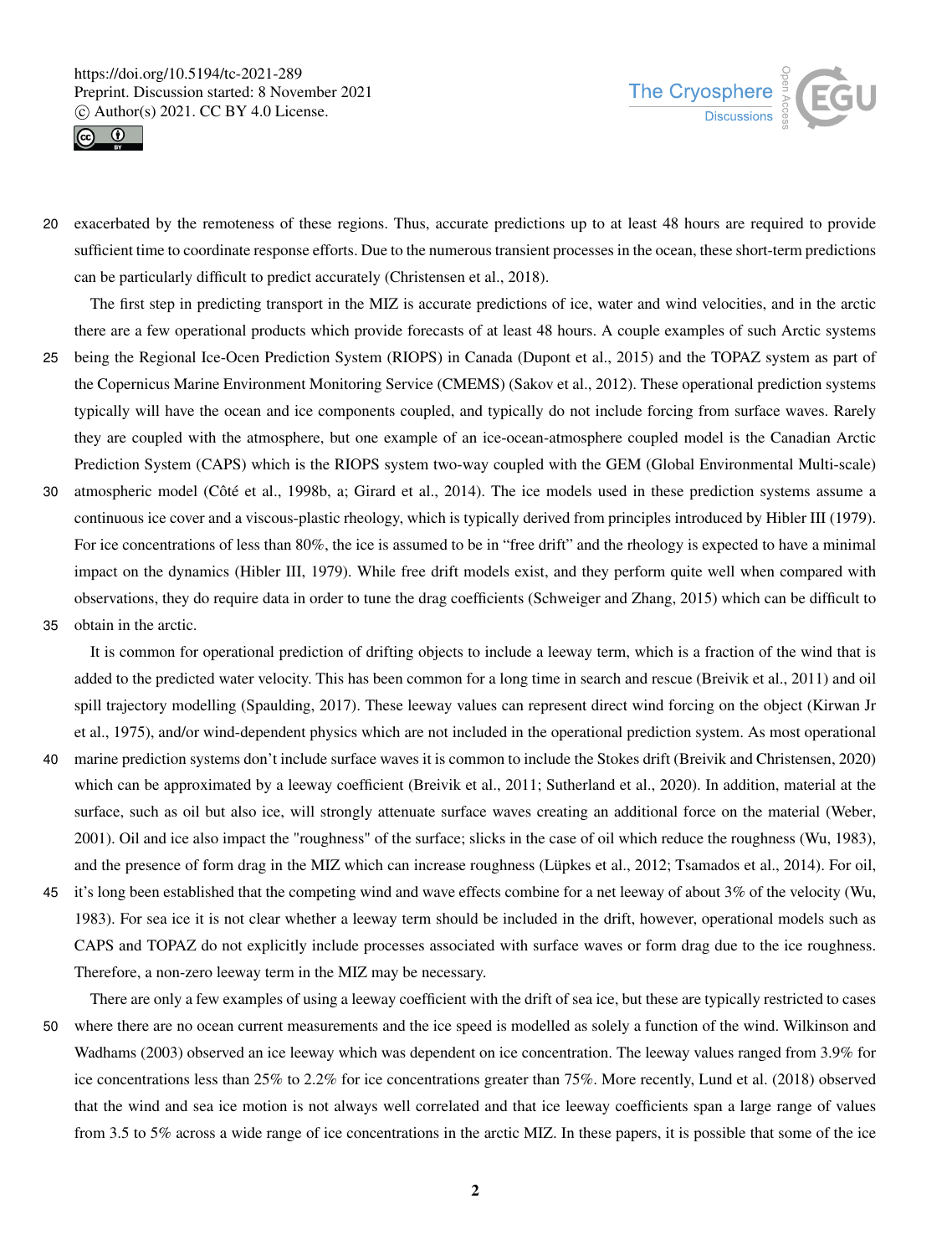



55 motion was due to tidal and/or inertial motions, which will not directly scale with the instantaneous wind and would lead to uncertainties in the above estimates.

While typically leeway coefficients are determined for particular objects using detailed field measurements (Breivik et al., 2011), recently it was shown by Sutherland et al. (2020) that leeway coefficients can also be predicted using operational prediction systems. The mean leeway coefficients using the operational prediction data were found to be consistent with

- 60 detailed observations and independent of the choice of operational prediction system. However, these principles have only been applied in open ocean conditions and have not been tested in the presence of sea ice. It would seem that there are certain analogues with the open ocean that would warrant the use of a leeway coefficient in the MIZ. First, most operational ice-ocean models don't include surface waves, which are not uncommon to the MIZ and will impact the drift (Weber, 1987; Squire, 2020). In addition, in the MIZ where ice concentrations are typically less than 80%, the ice is said to be in free drift and the ice
- 65 motion will depend strongly on a accurate parameterization of the drag coefficient (Cole et al., 2017) and not on an accurate rheology of the internal ice stress (Hibler III, 1979). Form drag due to sea ice is also another physical process which will effect the ice motion and has a strong effect in the MIZ (Lüpkes et al., 2012).

In this paper, we compare the observed drift of four ice drifters in the MIZ and compare these with empirical leeway models. These drifters span ice concentrations from 10 to 90%. Inputs for the ocean and ice velocities are obtained from two operational

70 ice-ocean prediction systems focused on the arctic. The outline of the paper is as follows. Section 2 a leeway model is developed for the MIZ. Section 3 describes the data, the ice-ocean prediction systems and the methodology used in calculating the leeway coefficients. Results are presented in section 4 followed by the conclusions.

# 2 Transport equations for the MIZ

Ice and ocean surface velocities in the MIZ are strongly coupled. In the dynamical models of operational prediction systems, 75 this is through the relative friction between the ocean and ice components. Most operational ice-ocean prediction systems will have the ice and ocean components two-way coupled. Differences between ice and ocean surface velocities can arise due to ice inertia, which is generally negligible in the MIZ, and internal stresses within the ice, which are also negligible for ice concentrations less than 80% (Hibler III, 1979). So the ice and ocean surface velocities in the MIZ are predominantly in a steady-state free drift mode, with the magnitude, as predicted by operational ice-ocean prediction systems, being dependent on

80 the drag coefficients and the ice concentration.

Given the uncertainties associated with modelling velocities in the MIZ, it makes sense to use both ice and ocean velocities to derive a general transport velocity. This is precisely the approach used for oil spill modelling in ice-covered waters (Nordam et al., 2019), where a mean transport velocity is calculated and the ice and surface ocean components are weighted by a function of ice concentration. The model used by the oil spill community uses some empirical estimates for the weighting function as 85 well as for the leeway. We will use this idea of a mean transport model as a template, but will make it more general for a wider

use. First, we will go through the oil transport equations and then develop a more general model for transport in the MIZ.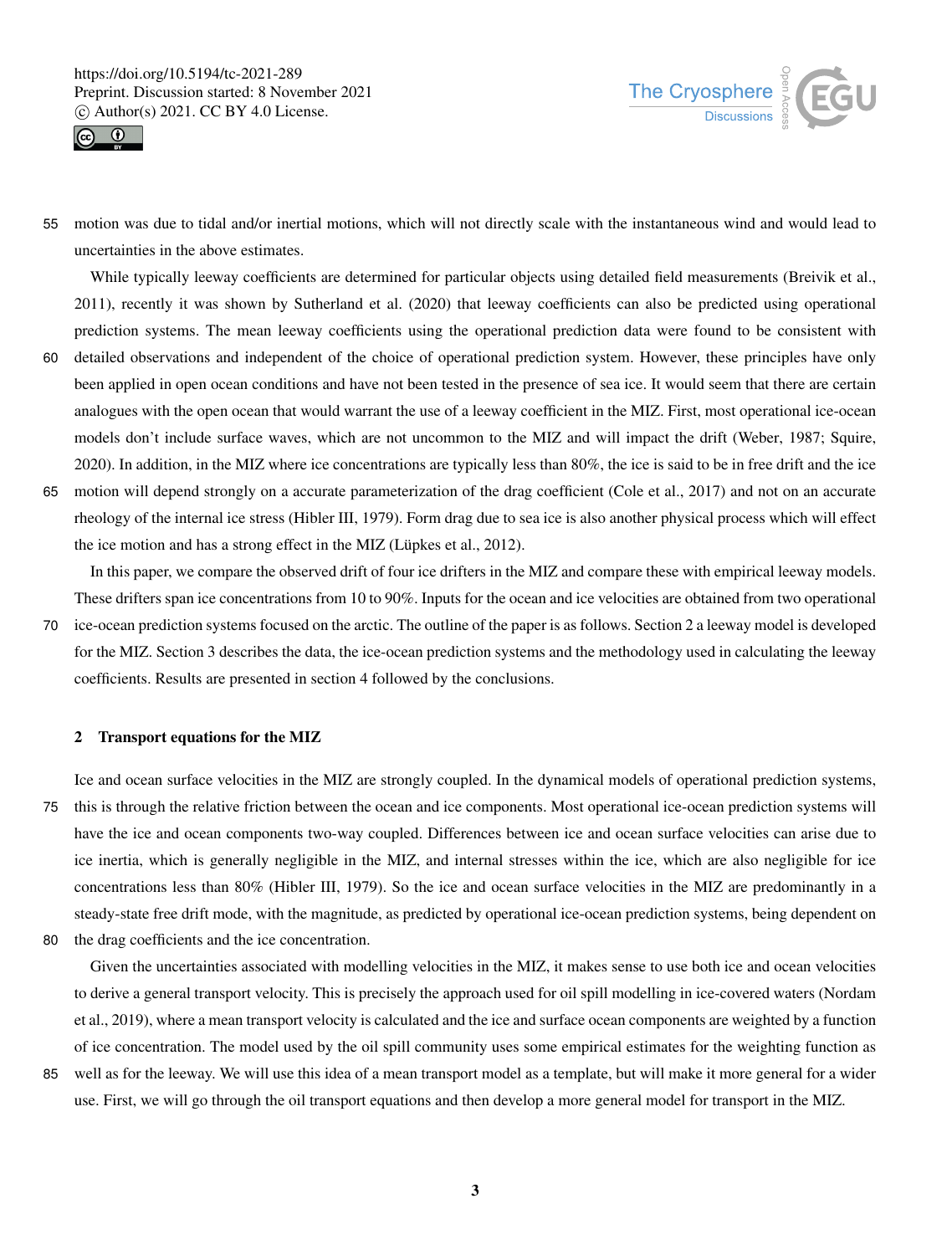



## 2.1 Oil transport equation in the MIZ

The basic equation for the advection velocity in ice-covered water used by the oil spill community (Nordam et al., 2019) is

$$
\mathbf{u}_o = k_i \mathbf{u}_i + (1 - k_i) (\mathbf{u}_w + \alpha_w \mathbf{U}_{10}), \qquad (1)
$$

90 where  $u_0$  is the oil velocity,  $u_w$  is the water velocity,  $u_i$  is the ice velocity,  $U_{10}$  is the wind velocity at 10 m,  $\alpha_w$  is a leeway coefficient for oil in water which is typically about 3% (Spaulding, 2017; Nordam et al., 2019) and  $k_i$  is the ice transfer coefficient and a function of ice concentration A. Often  $k_i$  is presented as a piece-wise linear function of ice concentration (Nordam et al., 2019), commonly referred to as the "80/30" rule, and defined as

$$
k_i^{80/30} = \begin{cases} 0 & \text{if } A < 0.3, \\ \frac{A - 0.3}{0.5} & \text{if } 0.3 \le A < 0.8, \\ 1 & \text{if } 0.8 \le A. \end{cases}
$$
 (2)

95 The arguments for the "80/30" rule originated from observations by Venkatesh et al. (1990) and are qualitative in nature. Venkatesh et al. (1990) observed that for sea ice concentrations greater than 80% the oil appeared to drift with the surrounding ice. For ice concentrations less than 30%, the oil drifted with the water. In between these two limits a linear weighting is assumed. The functional form of (2) has not been investigated in detail (French-McCay et al., 2017; Nordam et al., 2019), but any form for  $k_i$  will inevitably be a monotonically increasing function of ice concentration with the limits  $k_i = 0$  when  $A = 0$ 100 (no ice) and  $k_i = 1$  when  $A = 1$  (all ice).

#### 2.2 General transport equation in the MIZ

For the transport of material in the MIZ we propose a more general equation than (1) that allows for a non-zero leeway coefficient in the ice,

$$
\mathbf{u}_o = k_i \left( \mathbf{u}_i + \alpha_i \mathbf{U}_{10} \right) + \left( 1 - k_i \right) \left( \mathbf{u}_w + \alpha_w \mathbf{U}_{10} \right),\tag{3}
$$

105 where  $\alpha_i$  is the leeway coefficient in the ice. As mentioned previously,  $k_i$  in (3) can be any monotonically increasing function of ice concentration A that has the limits  $k_i = 0$  at  $A = 0$  and  $k_i = 1$  at  $A = 1$ . The simplest parameterization of  $k_i$  that satisfies these conditions is the linear relation  $k_i = A$  and this will be used for this study.

The inclusion of a leeway coefficient in the sea ice has certain analogues with the open ocean. First, most operational ice-ocean models don't include surface waves, which are not uncommon to the MIZ and will impact the drift (Weber, 1987;

110 Squire, 2020). There are also advantages to using both the ice and ocean components for transport. One potential advantage is that the wind stress in coupled ice-ocean prediction systems (Sakov et al., 2012; Dupont et al., 2015), as well as for wave models (Rogers et al., 2016), is partitioned as a linear function of ice concentration and, therefore, biases in the ice concentration could lead to biases in the ice and ocean velocities. Using a weighted mean ice-ocean velocity ensures that all of the windgenerated currents will be present and biases can be adjusted via the leeway coefficient. Essentially, the assumption is that we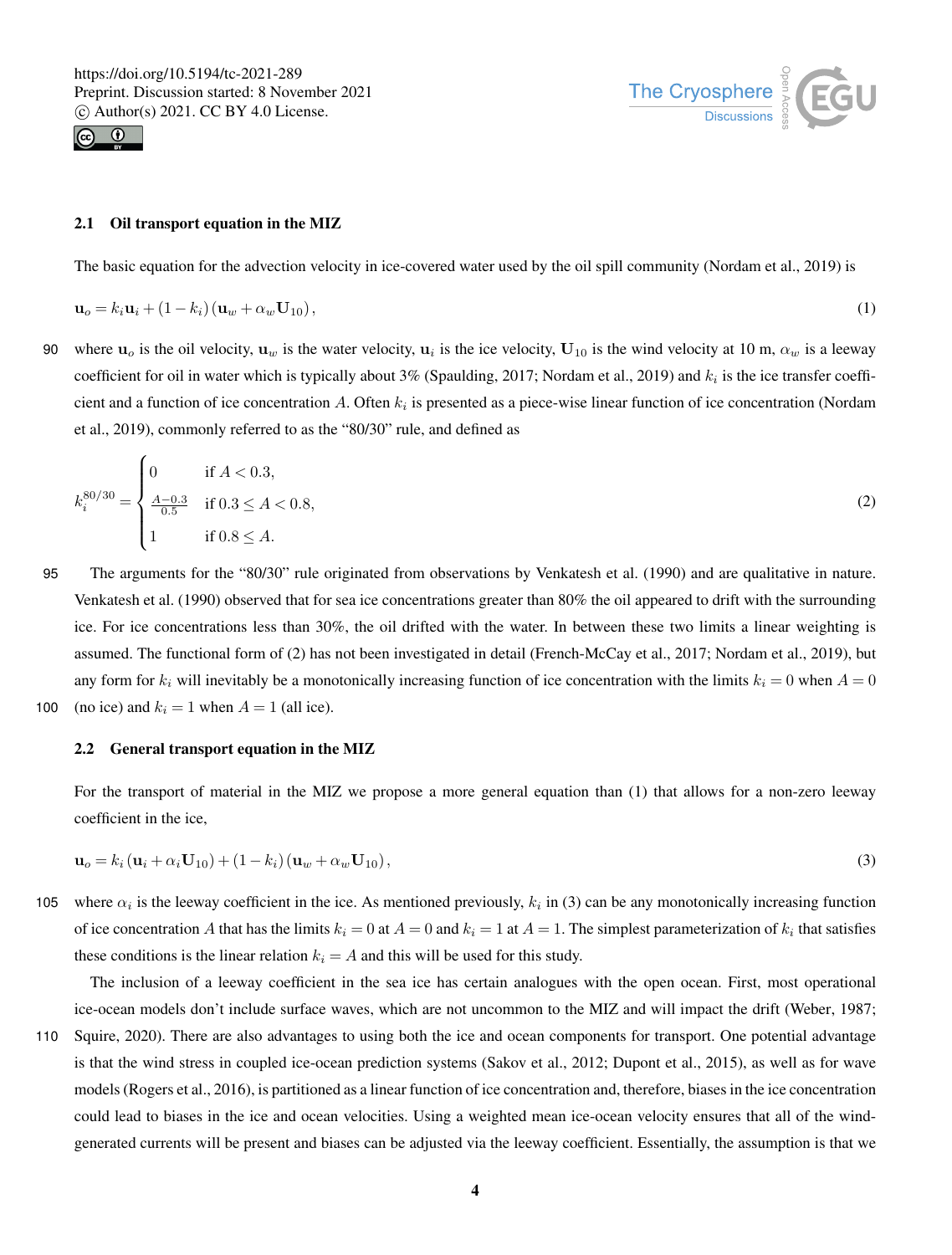



115 will formulate a transport model which assumes that a weighted average of the ice and ocean velocities in the MIZ, along with a corresponding leeway coefficient to be determined, will provide a more accurate estimate for transport velocities than using either the ocean or the ice velocities separately. In some ways this is similar to how wave models calculate their solutions, that is they take a weighted mean of the forcing functions, weighted by ice concentration, and calculate one wave spectrum for both the ice and water components combined, even though on the sub-grid scale the waves are most likely different under ice than 120 under no ice.

## 3 Data and Methodology

# 3.1 Drifters

Four drifters, designed to measure wave-ice interactions (Rabault et al., 2020), were deployed on various ice floes in the MIZ approximately 250 km north of Svalbard on 19 September 2018. The initial location for each drifter was chosen to sample a 125 broad range of ice conditions ranging from solitary floes (approximately 10% ice coverage) to more densely packed sea ice (approximately 90% ice coverage) in a transect perpendicular to the ice edge (Figure 1).

The drifters are equipped with an inertial motion unit to measure the directional wave spectra and a GPS sensor which provides accurate measurements of the geographic location and time. The data are recorded on each drifter and sent via Iridium approximately every 3 hours. The drifter velocities were calculated using the forward difference in geographic locations.

130 The drifters transmitted data from 19 September 2018. Two drifters survived until 1 October 2018 (14435 and 14437) while the other two (14432 and 14438) stopped reporting at approximately 26 September 2018. From the available data it appears that each of the drifters stopped transmitting when they had left the MIZ (Figure 1).

#### 3.2 Ice-ocean prediction systems

The Canadian Arctic Prediction System (CAPS) is a coupled atmosphere-ice-ocean prediction system, with separate analyses 135 for the atmosphere, ice and ocean components, which is run operationally at Environment and Climate Change Canada (ECCC) as part of the Year of Polar Prediction. The ice-ocean component is a 1/12◦ coupled NEMO-CICE configuration as in Dupont et al. (2015). The ice-ocean component is coupled with an atmospheric model on a higher (3 km) grid. The dynamical core of the atmospheric component of CAPS is GEM (Global Environmental Multiscale), a non-hydrostatic model which solves the fully compressible Euler equations (Côté et al., 1998b, a; Girard et al., 2014).

140 TOPAZ is a coupled ice-ocean data assimilation system covering the North Atlantic and Arctic oceans (Sakov et al., 2012). TOPAZ represents the Arctic component of the Copernicus Marine Environment Monitoring Service (CMEMS) system (marine.copernicus.eu). Atmospheric forcing is provided by the European Centre for Medium-Range Weather Forecasting (ECMWF). The ocean component of TOPAZ is the HYbrid COordinate Model (HYCOM), which is a hybrid model consisting of z-level vertical coordinates in the upper (mixed) layer and isopycnal coordinates below. The horizontal resolution is about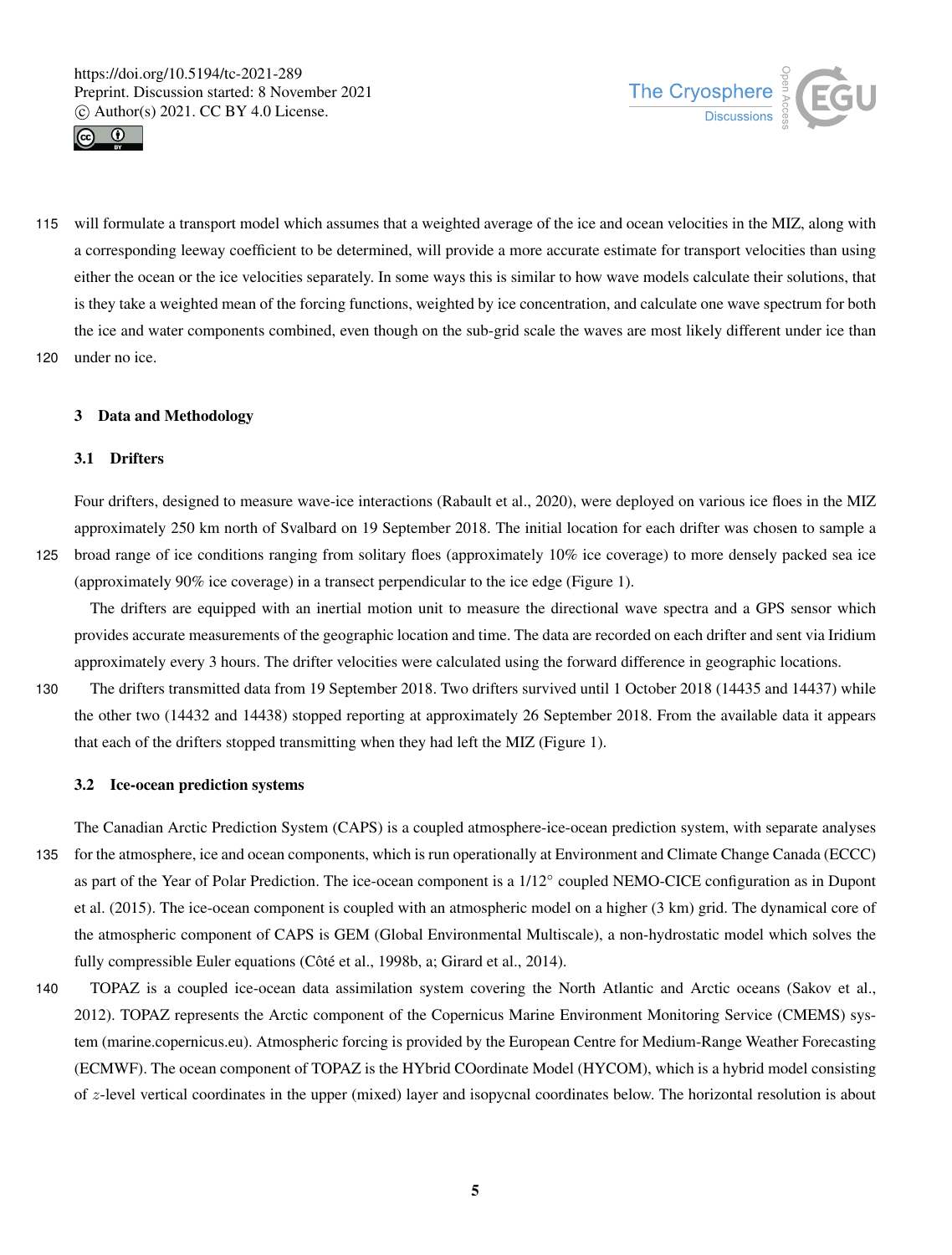





Figure 1. Drifter tracks (-) and locations (o) at three different times during their respective trajectories. Contours of ice concentration are shown as calculated by CAPS (a, c, e), and TOPAZ (b, d, f). Drifter IDs, from furthest in the ice to nearest to ocean, are 14432 (blue), 14437 (orange), 14435 (green) and 14438 (red). Drifters exit the MIZ at approximately 2018-09-25 00:00 UTC.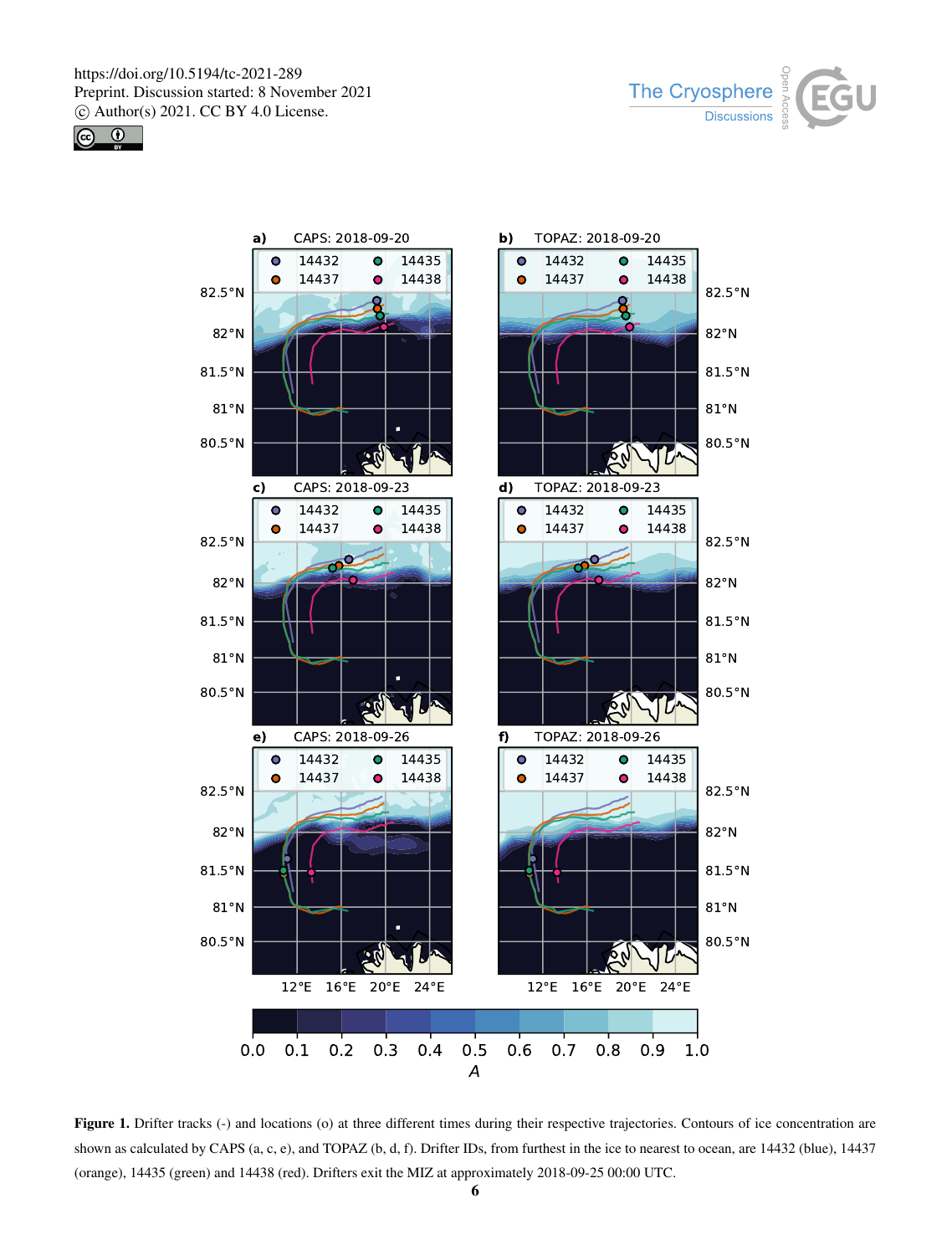





Figure 2. Ice concentration interpolated to drifter tracks as calculated by a) CAPS and b) TOPAZ. The vertical grey line shows the approximate time (2018-09-25 00:00 UTC) that the drifters leave the MIZ.

145 12 km in the Arctic. The ocean model is coupled with a single thickness category ice model with elastic-viscous-plastic (EVP) rheology. Details can be found in Sakov et al. (2012) and Xie et al. (2017).

For all simulations, the wind forcing from CAPS is used. The CAPS model has a grid resolution of roughly 3 km, includes data assimilation, and is freely available. TOPAZ is forced by ECMWF IFS forecast data which has a spatial resolution of 0.1<sup>°</sup> (≥ 9 km) on a regular lat/lon grid (https://resources.marine.copernicus.eu/documents/PUM/CMEMS-ARC-PUM-002-

150 ALL.pdf). The choice of using only one of the wind forcing data sets is partially motivated by the ECMWF IFS forecast data requiring a license, but also allows for a simpler analysis to focus on the ice-ocean systems.

Snapshots of the ice concentration field (Figure 1) as well as the along-track time series of ice concentration (Figure 2) are calculated for both CAPS and TOPAZ. A consistent feature between the two ice concentrations is that after approximately 25 September 2018 both CAPS and TOPAZ predict that there is no ice at the drifter locations. This will allow us to test the model

155 of (3) for an object that travels between ice and open water. There are also clearly some differences between the predicted ice concentrations, which are most likely due to the different assimilation cycles of each model. While the analysis of the ice field in CAPS is updated for each forecast (every 12 hours) the TOPAZ fields have a weekly analysis cycle, which could lead to the differences, especially for the two drifters which begin in lower ice concentrations (drifters 14435 and 14438).

A comparison of the model and observed velocities for each drifter is shown in Figure 3. Time series for ice, water and wind 160 (2%) velocities, interpolated in time and space to available drifter observations, are shown. It is apparent from Figure 3 that the observed drifter velocities are nearly always greater than either of the ice and water velocities from CAPS or TOPAZ. Ice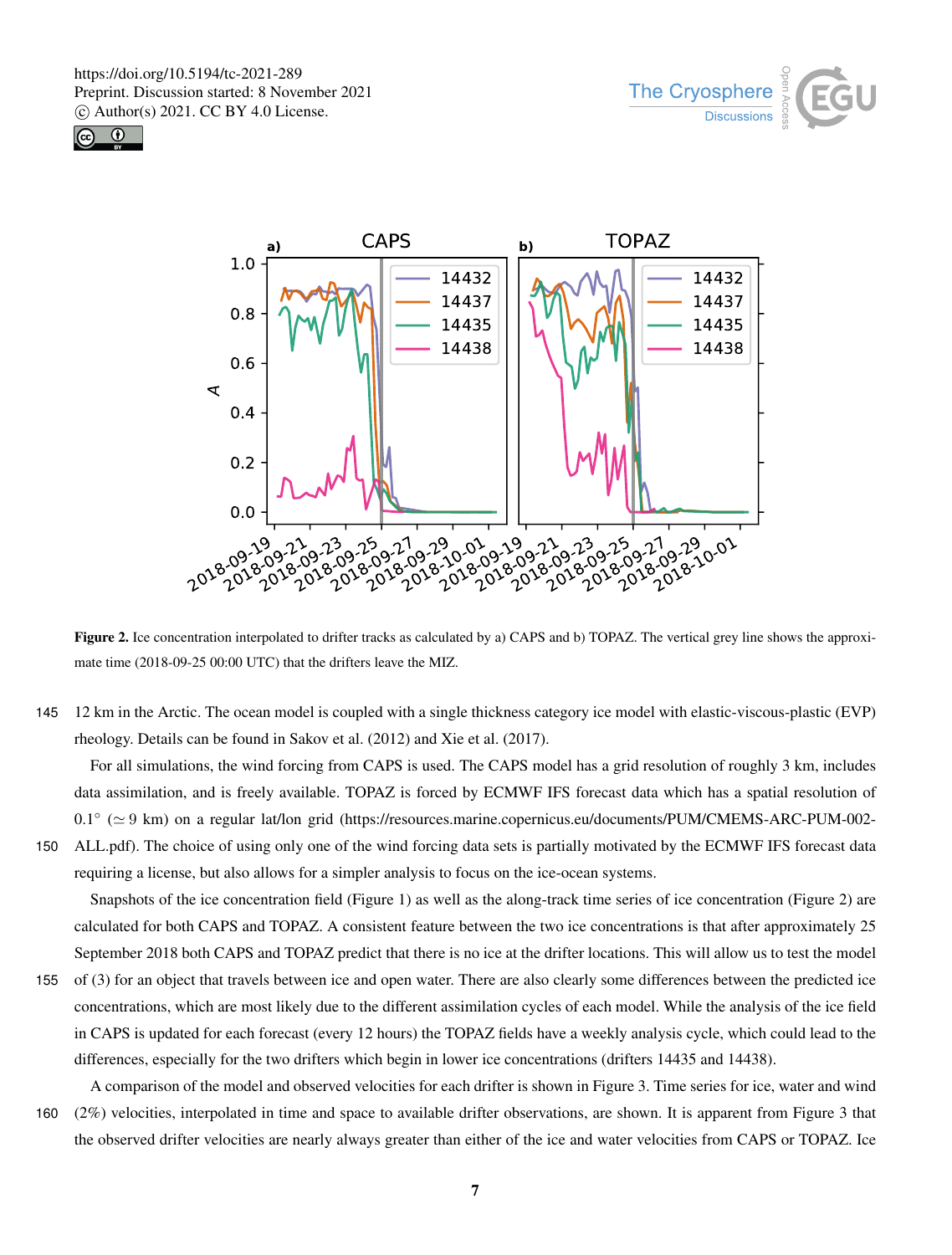



and ocean velocities in CAPS vary in magnitude and direction more than those from TOPAZ. This is most likely due to ocean tides being included in CAPS, while these are not in TOPAZ, as this region is known to have large diurnal tidal currents due to a near-resonant, forced topographic wave propagating around the Yermak Plateau (Hunkins, 1986; Padman et al., 1992).

# 165 3.3 Calculating leeway coefficients

As the drifters were deployed on ice floes, it is assumed that the drift of these ice floes in the MIZ can be given by (3). Ice drifters have been previously used by French-McCay et al. (2017); Babaei and Watson (2020) in comparing transport equations with the drift of ice floes. However, even for ice floes over a wide range of ice concentrations, the weighting of (3) states that the ice floe will drift more like the water in low ice concentrations and more like the ice in high ice concentrations. The primary

170 assumption for using the ice floes as a proxy for general transport is that the ice floe is small enough that inertial forces are negligible. To investigate this assumption, the results from using (3) will be compared with results using (1) as well as an ocean-leeway model ( $k_i = 0$ ,  $\alpha_w = 0.03$ ) and an ice-only model ( $k_i = 1$ ,  $\alpha_i = 0$ ).

The optimal leeway coefficients to be used in (3) are determined by minimizing the mean absolute error (MAE) between the observed and predicted velocities. The leeway coefficients are assumed to be constant in time, and are a vector with both

175 a downwind and crosswind component. It is also important to assess the sensitivity to these leeway coefficients, which is not trivial as the calculated MAE is a function of four variables as each  $\alpha_i$  and  $\alpha_w$  are vectors. To look at the sensitivity, 2-D slices are made through the 4-D MAE field to show the relative sensitivity for  $\alpha_i$  for a fixed  $\alpha_w$  and vice versa for  $\alpha_w$  for a fixed  $\alpha_i$ . The fixed points for these 2-D slices are selected from averaging the optimal leeway values for all the drifters and ice-ocean prediction systems.

## 180 4 Results and discussion

# 4.1 Ice and water leeway coefficients

The MAE between the observed drifter velocity and the model velocity from (3) is minimized for each drifter and choice of ice-ocean prediction system. The optimal leeway coefficients, as well as the MAE in km/day, are located in Table 1 for using the CAPS forcing and Table 2 for the TOPAZ forcing. To demonstrate the relative sensitivity to the choice of leeway coefficients, 185 2-D slices of the MAE contours are made through a fixed leeway coefficient. That is, the downwind and crosswind contours

- for the ice leeway are presented for a fixed water leeway and vice versa. Optimal leeway values are found to be approximately  $\alpha_w = 0.03$  and  $\alpha_i = 0.02e^{-i\pi/6}$  and these are used for the constant leeway coefficients used for the MAE slices. No leeway angle is used for  $\alpha_w$ , but for  $\alpha_i$  an angle of -30° is found where the negative implies clockwise rotation relative to the wind as we are using complex notation for our vectors. The MAE for these fixed leeway coefficients are also shown in Tables 1 and 2,
- 190 denoted MAE<sup>∗</sup> in each Table, and the difference is less than 1.5 km/day for each. Although not shown here, the MAE contours are qualitatively similar for different choices of fixed leeway coefficients with the primary difference being in the magnitude of the MAE.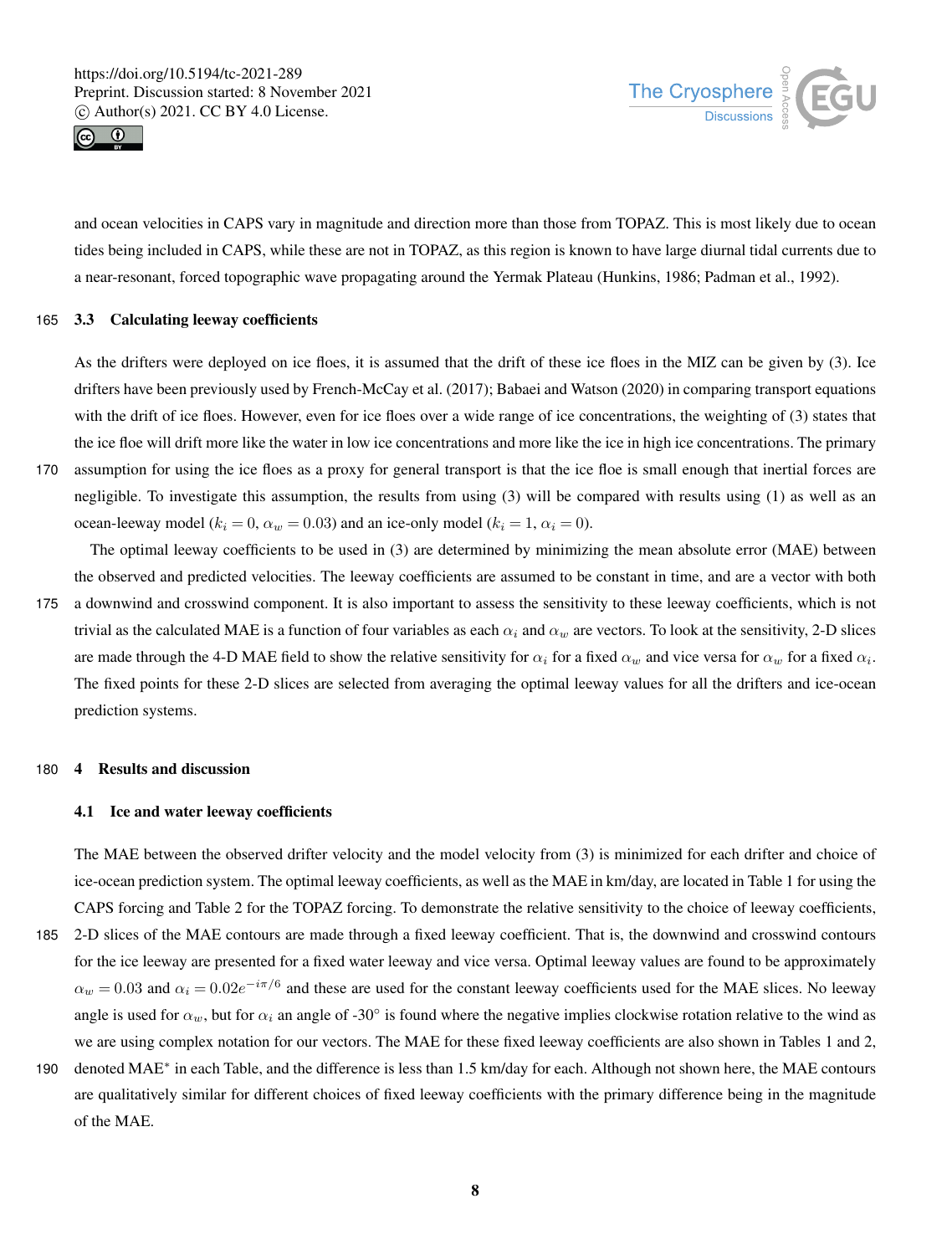





Figure 3. Magnitude and direction of observed drifter velocities ( $\mathbf{u}_o$ , black) and predicted wind velocity (2%U<sub>10</sub>, orange) ice ( $\mathbf{u}_i$ ) and water velocities  $(\mathbf{u}_w)$  from CAPS (blue) and TOPAZ (green) interpolated to the drifter locations. The strong diurnal tidal current is clearly observed in CAPS, but is absent from TOPAZ as this model does not include tides. The vertical grey line shows the approximate time when the drifters exit the MIZ.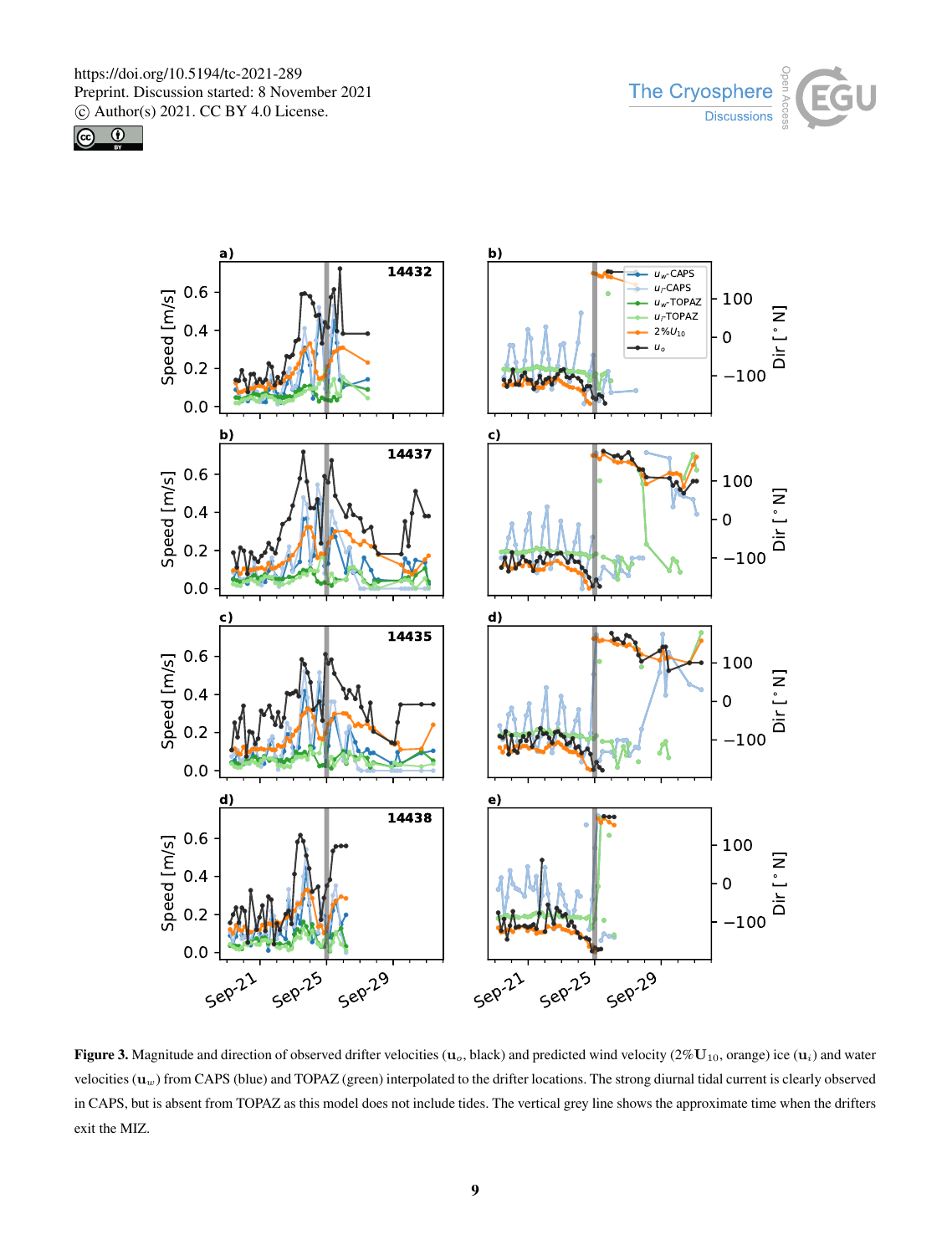





Figure 4. MAE contours (in km/day) between observed drift velocities with (3) for the along and cross-wind components of  $\alpha_i$  through the constant  $\alpha_w = 0.03$ . The left column uses the CAPS forcing and the right column uses TOPAZ forcing. The black dot shows the location of the MAE minimum and the black contour line shows the MAE value within 1 km/day of the minimum. Each row is for an individual drifter in order from high ice concentration at the top to low ice concentration at the bottom. Sensitivity to to the choice of  $\alpha_i$  is much greater in the high ice concentration than the low.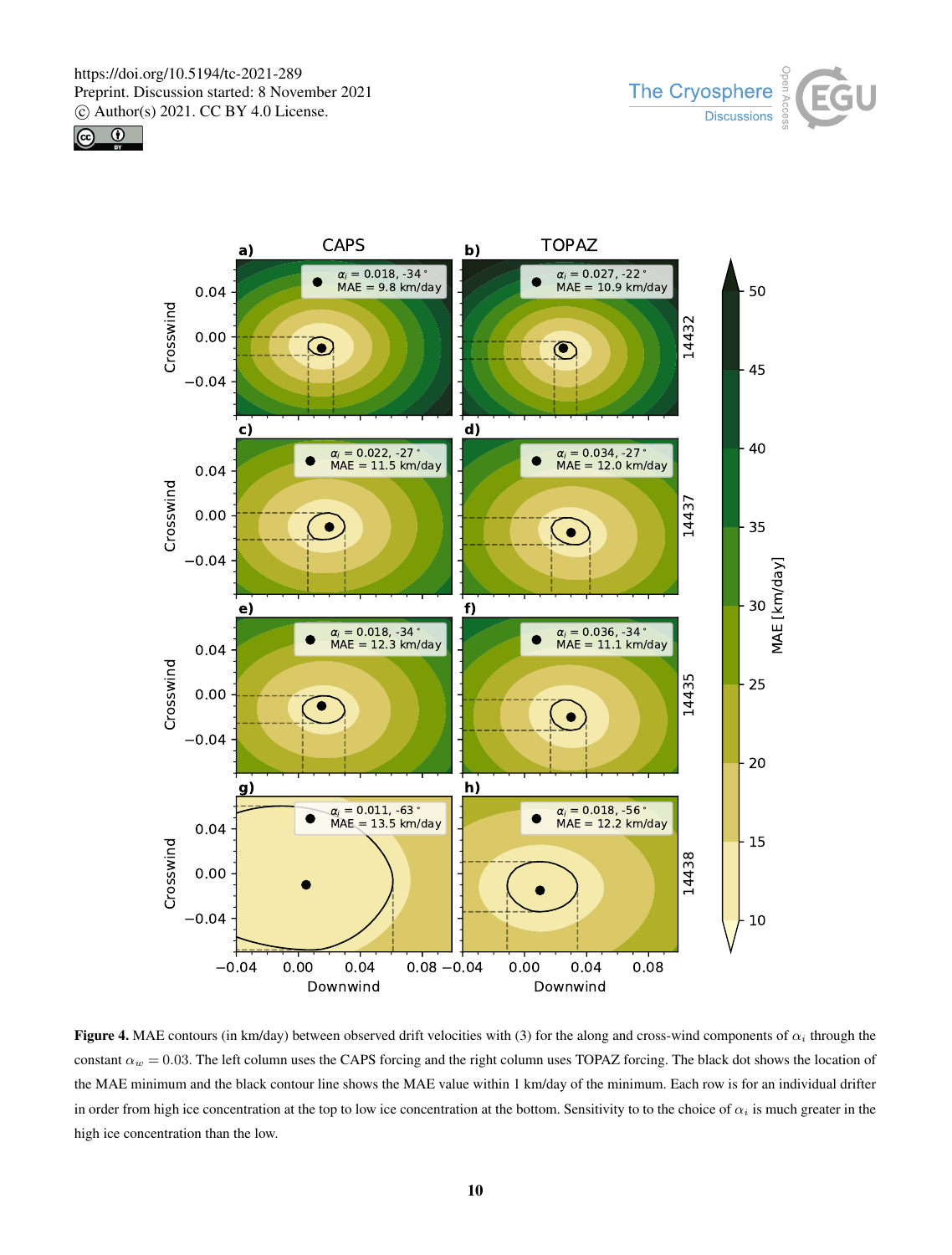



**Table 1.** Best fit for leeway coefficients using the CAPS forcing. MAE<sup>∗</sup> is the mean absolute error using leeway values of  $\alpha_i = 2\%$  and Ang( $\alpha_i$ ) = -30° and  $\alpha_w$  = 3%. Negative angles imply clockwise direction relative to wind.

| Drifter |         |                               |         |             |      | $ \alpha_i $ Ang $(\alpha_i)$ $ \alpha_w $ Ang $(\alpha_w)$ MAE (km/day) MAE <sup>*</sup> (km/day) |
|---------|---------|-------------------------------|---------|-------------|------|----------------------------------------------------------------------------------------------------|
|         |         | $14432 \t1.7\% \t-30^{\circ}$ | $2.3\%$ | $-5^\circ$  | 9.4  | 10.0                                                                                               |
| 14437   |         | $2.1\%$ -25 <sup>°</sup>      | $2.9\%$ | $5^{\circ}$ | 11.3 | 11.4                                                                                               |
| 14435   |         | $2.4\%$ $-35^{\circ}$         | $2.5\%$ | $5^{\circ}$ | 11.9 | 12.3                                                                                               |
| 14438   | $2.8\%$ | $-45^\circ$                   | $2.7\%$ | $5^{\circ}$ | 13.4 | 13.5                                                                                               |

**Table 2.** Best fit for leeway coefficients using the TOPAZ forcing and constant . MAE<sup>∗</sup> is the mean absolute error using leeway values of  $\alpha_i$  $= 2\%$  and Ang( $\alpha_i$ ) = -30° and  $\alpha_w$  = 3%. Negative angles imply clockwise direction relative to wind.

| Drifter | $ \alpha_i $ |             |         |             |      | Ang $(\alpha_i)$ $ \alpha_w $ Ang $(\alpha_w)$ MAE (km/day) MAE <sup>*</sup> (km/day) |
|---------|--------------|-------------|---------|-------------|------|---------------------------------------------------------------------------------------|
| 14432   | $2.9\%$      | $-25^\circ$ | $3.3\%$ | $-30^\circ$ | 9.8  | 12.3                                                                                  |
| 14437   | $3.2\%$      | $-25^\circ$ | 2.8%    | $-5^\circ$  | 11.8 | 13.0                                                                                  |
| 14435   | $3.4\%$      | $-30^\circ$ | $2.7\%$ | $-10^\circ$ | 10.6 | 12.1                                                                                  |
| 14438   | $1.5\%$      | $-5^\circ$  | $2.9\%$ | $-15^\circ$ | 11.5 | 12.2                                                                                  |

Contours of MAE for  $\alpha_i$  for the downwind and crosswind components at a fixed value of  $\alpha_w$  are shown in Figure 4. The MAE contours for each drifter are very similar when using the CAPS data or the TOPAZ data. There is a clear sensitivity 195 related to the ice concentration as the drifter furthest in the ice (14432) has the sharpest contour gradients in MAE and the drifter at the ice edge (14438) shows very little change in MAE for different values of  $\alpha_i$ . Not including drifter 14438, the optimal value for  $\alpha_i$  is approximately 0.02 and 30 $\degree$  to the right of the wind using the CAPS data and 0.03 and 30 $\degree$  to the right of the wind using the TOPAZ data. The difference between 0.02 and 0.03 are within the 1 km/day MAE contour, which is less than 10% of the total MAE.

200 Contours of MAE for  $\alpha_w$  for the downwind and crosswind components at a fixed value of  $\alpha_i$  are shown in Figure 5. Not surprisingly, the MAE contours in Figure 5 have the opposite sensitivity as those in Figure 4, with sharper contour gradients in MAE for the lowest ice concentration and MAE showing minimal sensitivity to the choice of  $\alpha_w$  in high ice concentration. Also, similar to Figure 4, the MAE values in Figure 5 are similar in magnitude when using either CAPS or TOPAZ data and range between 10 and 14 km/day.

# 205 4.2 Short-term trajectory predictions

Lagrangian trajectories are simulated with MLDPn (Modèle Lagrangien de Dispersion de Particules d'ordre n), which is a Lagrangian dispersion model developed at ECCC (D'Amours et al., 2015) which has been adapted for aquatic use (Paquin et al., 2020). Virtual trajectories are launched every 12 hours along the observed trajectory, between 20 September to 25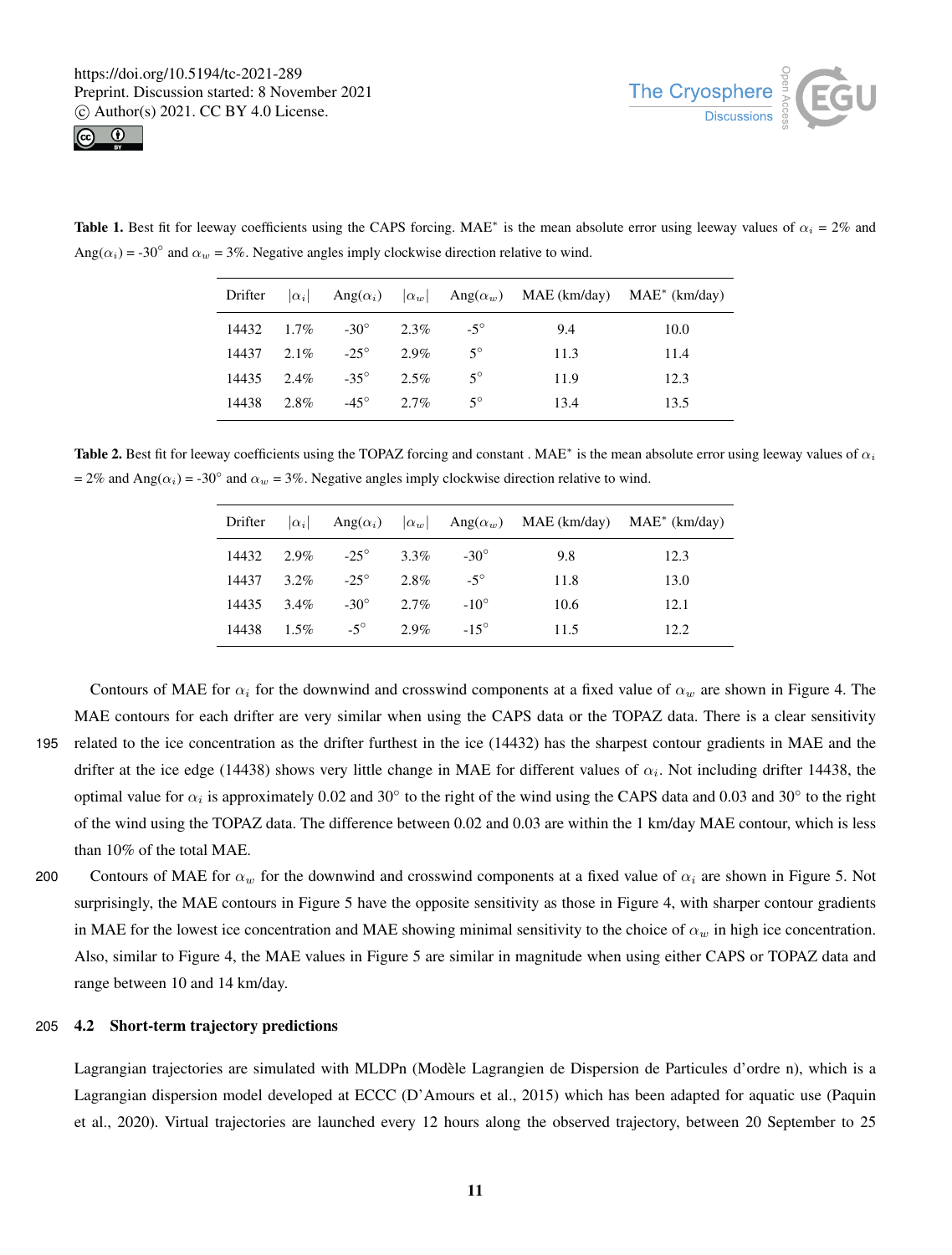





Figure 5. MAE contours (in km/day) between observed drift velocities with (3) for each of the four drifters. The left column uses CAPS forcing and the right column uses TOPAZ forcing. The black dot shows the location of the MAE minimum and the black contour line shows the MAE value within 1 km/day of the minimum. Each row is for an individual drifter in order from high ice concentration at the top to low ice concentration at the bottom. Sensitivity to choice of  $\alpha_w$  is opposite to that of  $\alpha_i$  in Figure 4 with less sensitivity in high ice concentration relative to low.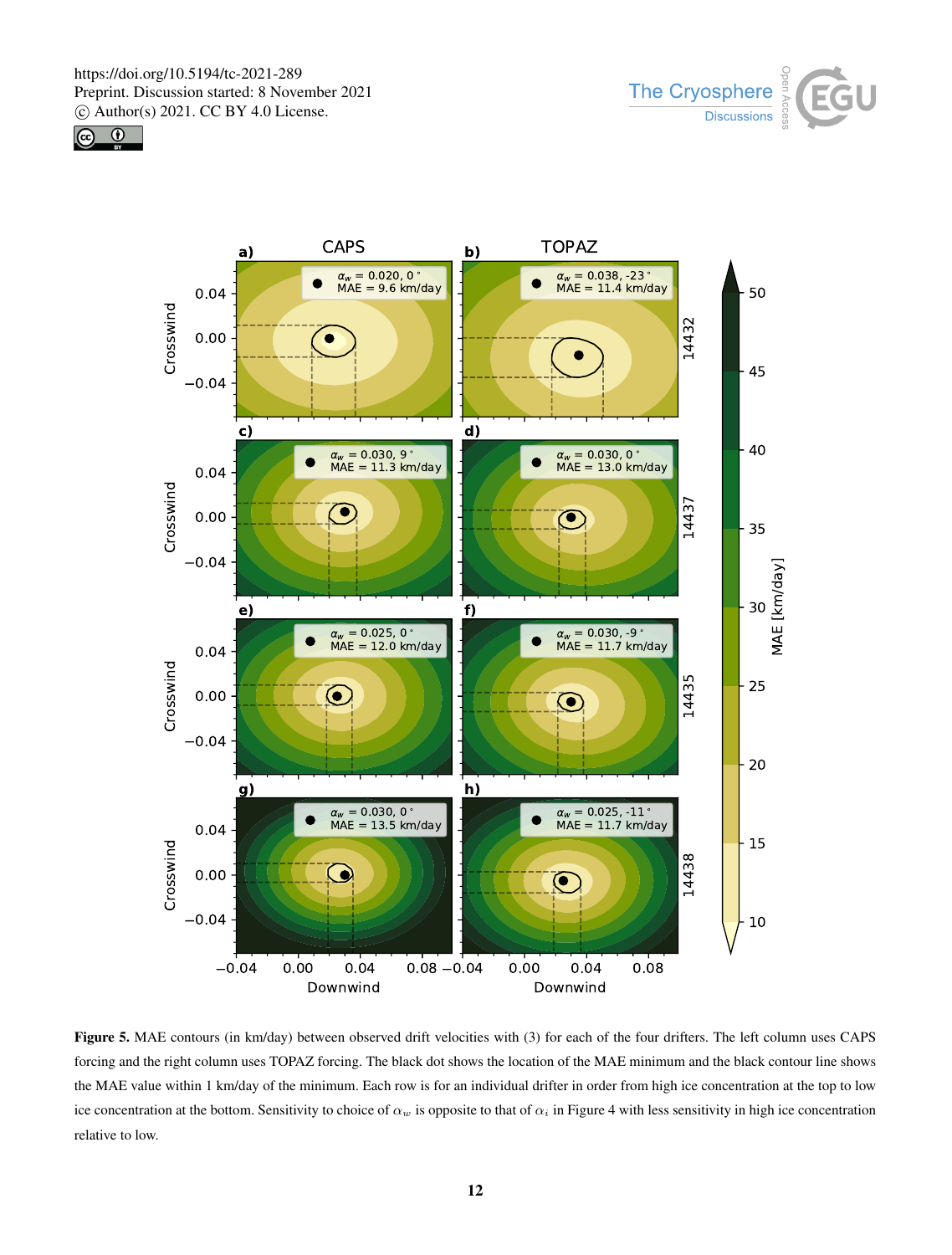





Figure 6. Examples of observed and modelled 48 hour trajectories. Each column corresponds to a combination of unique starting time and choice of ice-ocean forcing. Each row corresponds to a unique drifter. The dots represent locations at 24 hour intervals. The x and y axis are in km and the choice of origin is arbitrary. The different predicted tracks are linear using (3), 80/30 using (1), ice which uses only the ice velocities, and ocean which uses the ocean velocities plus 3% leeway.

September 2018. Two different drift models are used for the simulations. First, the classic drift equation given by (1) with 210  $k_i^{80/30}$  and leeway coefficients  $\alpha_w = 0.03$  and  $\alpha_i = 0$ . These leeway coefficients are chosen for the 80/30 method as they are typical values used in the MIZ (Nordam et al., 2019). Second, the more general (3) with the linear transfer function  $k_i = A$ and  $\alpha_w = 0.03$  and  $\alpha_i = 0.02e^{-i\pi/6}$ . For comparison, we test an ice-only transport ( $k_i = 1$ ,  $\alpha_i = 0$ ) and ocean-only transport  $(k<sub>i</sub> = 0, \alpha<sub>w</sub> = 0.03)$ . The use of a leeway in the ocean is for consistency with 1).

A few examples of the observed and modelled trajectories for each drifter can be found in Figure 6. A more detailed 215 presentation of the separation distance,  $d$ , after 48 hours between the observed and modelled trajectories as a function of trajectory start time is located in Figure 7. A summary of the mean and standard deviation of the separation distance d can be found in Table 3).

For the drifter furthest in the ice, 14432, and the drifter second furthest in the ice, 14437, the separation distance after 48 hours is the smallest for forecasts beginning before 21 September and this does not vary much with choice of transport model 220 or ice-ocean forcing (Figure 7a,b). This changes rapidly after 21 September where the predicted trajectories using the 80/30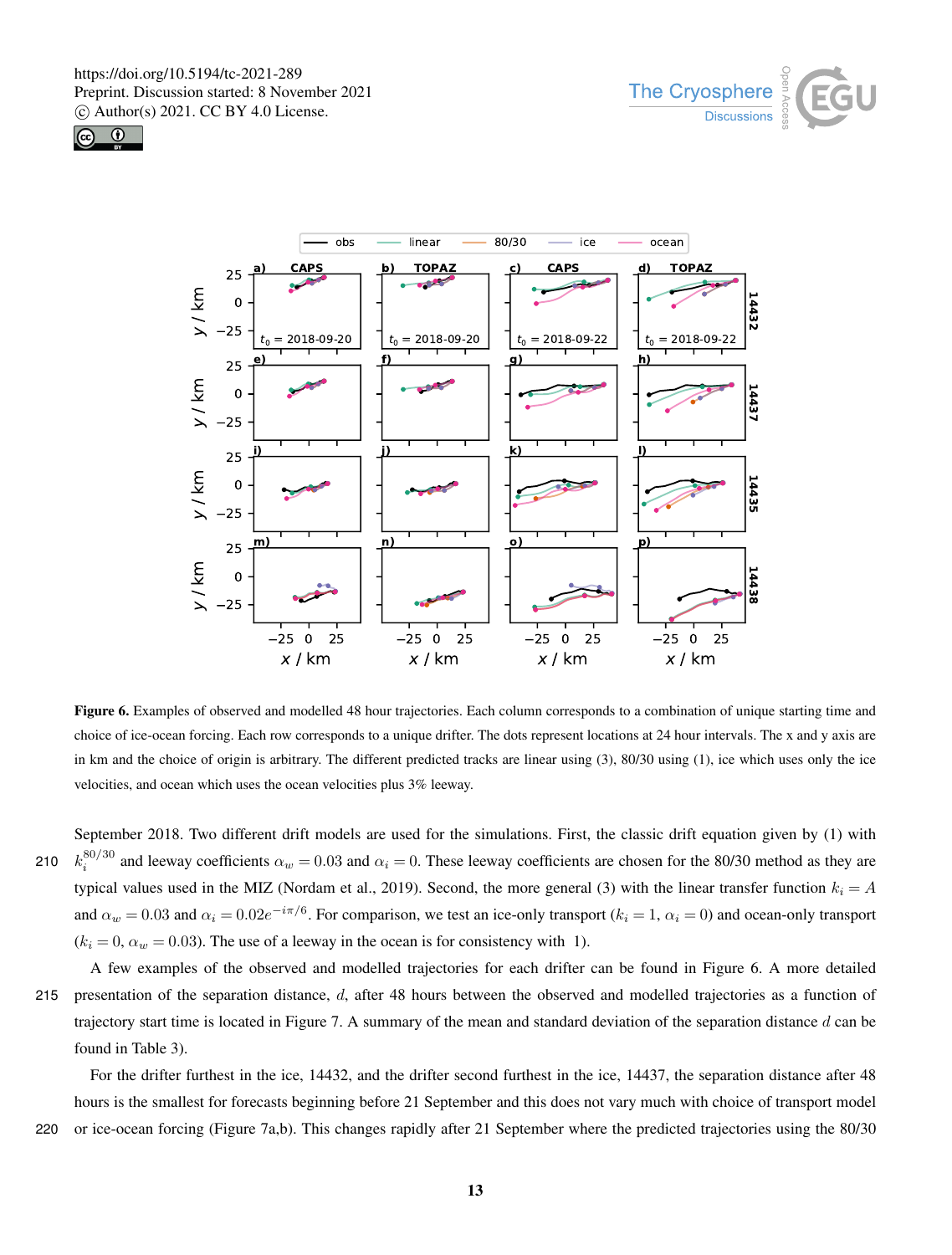





Figure 7. Drifter separation,  $d$  in km, after 48 hours. The horizontal axis denotes the start times for each simulation simulation so that  $d$  is measured at 48 hours after the time shown on the axis. The linear model corresponds to (3), the 80/30 model to (1), ice corresponds to the prediction with just ice velocities with no leeway and ocean corresponds to the prediction with just ocean velocities plus 3% leeway. The solid horizontal lines show the mean separation distance for each respective drift model. The inclusion of a leeway coefficient does reduce separation distance between observed and predicted trajectories with the linear weighted model providing the best results.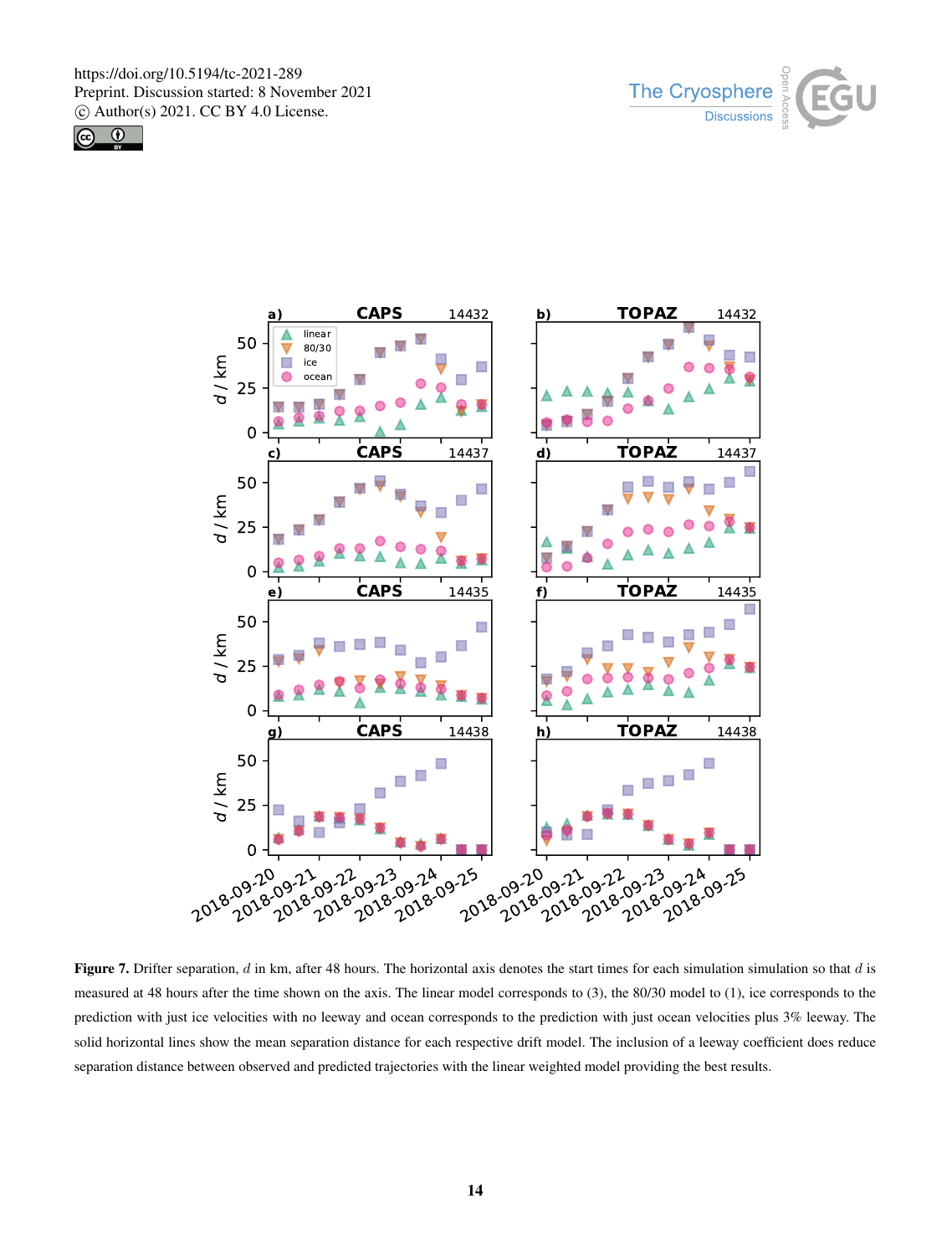



| <b>Table 3.</b> Mean and standard deviation of separation distance, d, after 48 hours (in km) from Figure 7 for each drifter, forcing, and drift model. |  |  |  |
|---------------------------------------------------------------------------------------------------------------------------------------------------------|--|--|--|
|                                                                                                                                                         |  |  |  |

| drift           | 14432         |               | 14437         |               | 14435        |               | 14438         |               |
|-----------------|---------------|---------------|---------------|---------------|--------------|---------------|---------------|---------------|
| model           | <b>CAPS</b>   | <b>TOPAZ</b>  | <b>CAPS</b>   | <b>TOPAZ</b>  | <b>CAPS</b>  | <b>TOPAZ</b>  | <b>CAPS</b>   | <b>TOPAZ</b>  |
| linear          | $9.4 + 5.5$   | $18.2 + 8.9$  | $6.2 + 2.4$   | $15.0 + 7.0$  | $9.5 + 2.5$  | $14.4 + 6.9$  | $8.9 + 6.6$   | $10.1 + 7.0$  |
| 80/30           | $27.7 + 14.6$ | $30.4 + 17.9$ | $28.4 + 14.1$ | $30.6 + 11.7$ | $18.6 + 8.0$ | $25.4 + 5.1$  | $8.6 + 6.8$   | $9.7 + 7.3$   |
| <sub>1</sub> ce | $31.8 + 13.5$ | $32.6 + 18.9$ | $37.1 + 9.8$  | $39.0 + 15.9$ | $35.0 + 5.4$ | $38.6 + 10.7$ | $22.5 + 15.6$ | $22.8 + 17.2$ |
| ocean           | $15.0 + 6.3$  | $20.2 + 12.5$ | $10.5 + 3.8$  | $18.0 + 9.2$  | $12.5 + 3.2$ | $19.0 + 5.5$  | $8.6 + 6.8$   | $10.1 + 7.$   |

and ice-only transport models perform poorly (large separation distance), while the linear model and ocean-leeway models do not produce such a dramatic change (Figure 7a,b). The time when the transport models diverge corresponds with the increase in wind speed (Figure 3a). As the ice-only and 80/30 transport models do not have a leeway term (these two transport models are identical for  $A > 0.8$ ), that the leeway term can improve 48 hour trajectories when using operational ice-ocean prediction 225 systems.

Drifter 14435, which is in an intermediate ice concentration, has a slightly different response than the previous two drifters in higher ice concentration. Similar to the other drifters, the leeway models (ocean-leeway, linear) have smaller trajectory errors than the non-leeway models (ice-only, 80/30 for  $A > 0.8$ ). Where drifter 14435 is different is that the intermediate ice concentrations associated with this drifter trajectory, approximately 60-80%, create two distributions where the separation 230 distances are sometimes similar to the ice-only model (Figure 7e, before 21 September) and where the distributions are more similar to those of the ocean-leeway (Figure 7e, after 21 September).

For the drifter in the lowest ice concentration, 14438, the 80/30, linear, and ocean-leeway models all have essentially the same trajectory error. As the ice concentration, as provided by the model, are less than 0.3 (with the exception of TOPAZ before 21 September) it is expected that these three transport models should reproduce the same trajectory.

235 In general, the linear model using the best-fit leeway coefficients produces the smallest separation distance as well as the least amount of variation as a function of simulation start time (Table 3). The ice-only transport model had the largest trajectory errors even though we are using drifters on ice floes as our proxy for transport in the MIZ. The ocean-leeway had errors comparable to the linear model and the 80/30 model did not perform well in high ice concentration but did perform well in low ice concentration. These results were generally independent of the choice of CAPS or TOPAZ for the ice-ocean forcing.

# 240 5 Conclusions

Presented here is a general leeway model, which assumes a linear weighting of the ice and ocean velocities based on ice concentration and allows for a non-zero leeway in both the ice and ocean components and this leeway can vary in magnitude and direction. Optimal leeway coefficients are calculated by minimizing the error between observed drifter velocities in the MIZ and the model velocities calculated using ice-ocean velocities provided by two different coupled ice-ocean prediction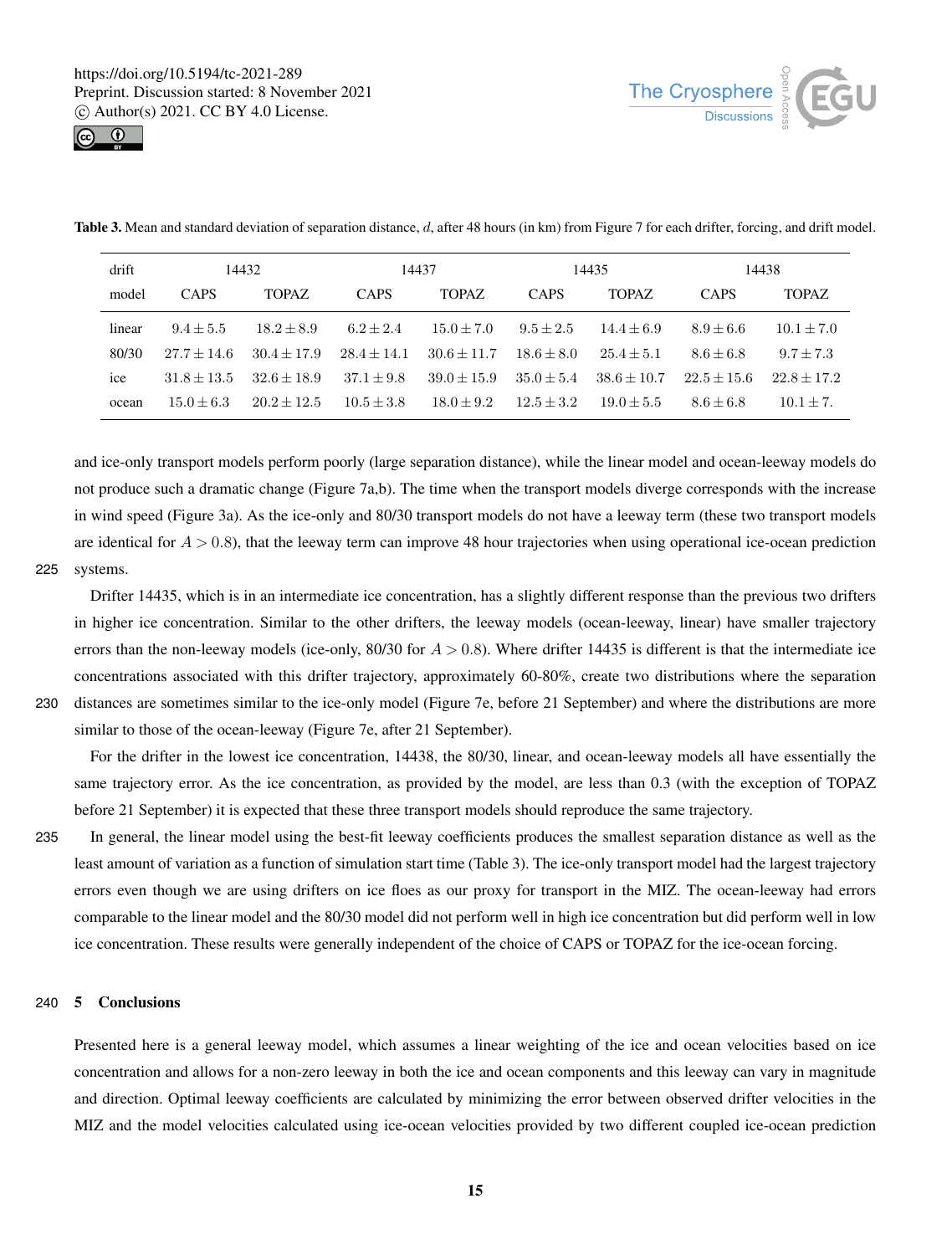



245 systems: CAPS and TOPAZ. This general leeway model is inspired by the leeway model used for oil transport in ice-covered waters (Nordam et al., 2019), but we allow for an ice leeway to possibly not be zero to account for missing physics and uncertainties in the ice model and assume a linear weighting for all ice concentrations and not only a subset.

By minimizing the error between the observed and modelled trajectories, optimal values for the water and ice leeway coefficients,  $\alpha_w$  and  $\alpha_i$  respectively, were determined. Optimal values for  $\alpha_w$  were found in the range  $0.02 < \alpha_w < 0.04$  and for 250  $\alpha_i$  they were  $0.01 < \alpha_i < 0.03$  with a mean direction of 30 $\degree$  to the right of the wind. Slightly larger values for  $\alpha_i$  using the TOPAZ data compared to the CAPS data. For  $\alpha_w$ , this range of values is consistent with 3% required for the prediction of surface drifters (Sutherland et al., 2020) and oil spill modelling (Nordam et al., 2019). The  $\alpha_i$  values are curiously consistent with canonical values used for icebergs of about  $2\%$  of the wind and  $30\degree$  to the right (Leppäranta, 2011).

- To assess the quality of the general leeway model we compared the trajectory difference between several transport models 255 for a series of short-term (48 hour) forecasts using the two different ice-ocean prediction systems (CAPS and TOPAZ). The general leeway model with the linear  $k_i = A$  is used with the optimal leeway values of  $\alpha_w = 0.03$  and  $\alpha_i = 0.02$  and  $30^\circ$  to the right of the wind direction. This is compared with the 80/30 transport equation used by the oil spill community, as well as an ice-only transport ( $k_i = 1$ ,  $\alpha_i = 0$ ) as well as an ocean-leeway model ( $k_i = 0$ ,  $\alpha_w = 0.03$ ). Results were generally independent of the choice of ice-ocean forcing. The linear general leeway model consistently had the smallest trajectory error for all four 260 of the drifters. Somewhat surprisingly the ocean-leeway model consistently had the second smallest errors, even for the drifter in the highest ice concentration (14432). This is most likely due to the ice-ocean prediction systems being coupled so that the respective velocities will be strongly correlated in the MIZ when the internal ice stresses are small. The inclusion of the leeway
- is also key as it will compensate for missing physics, notably from surface waves which are not included in the ice-ocean prediction systems, and can as well compensate for any biases in the respective drag coefficients in the atmosphere-ice-ocean 265 system. The 80/30 model had mixed results and generally had smaller prediction errors for smaller ice concentrations than for large. This is most likely due to the lack of a leeway coefficient in the ice. The ice-only prediction had the largest errors, further emphasizing the importance of a leeway coefficient for accurate short-term prediction of drift in the MIZ.

It is not obvious why the errors associated with calculating the leeway coefficients are similar between the CAPS and TOPAZ forcing (Figures 4 and 5, while the separation errors are much smaller for CAPS than TOPAZ (Figure 7). One likely explanation

- 270 is due to the drifter observations being available every 3 hours, hence velocities calculated using forward differences are also every 3 hours, while CAPS and TOPAZ provide currents every hour. While averaging the CAPS and TOPAZ forcing would most likely reduce the magnitude of the MAE, it is not expected that this averaging would affect the relative sensitivity, i.e. the optimal leeway coefficients should not change. As CAPS includes tides, and therefore has more variability at these frequencies than TOPAZ (Figure 3), impacts on the magnitude of the MAE will probably be greater for CAPS than TOPAZ. However,
- 275 simulation of the trajectories don't require the observed drifter velocities and should therefore be more accurate, i.e. the results

in Figure 7 and summarized in Table 3.

It is clear from the available data that the inclusion of an ice leeway improves short-term predictions in the MIZ. However, there is not enough information to ascertain whether this is due to missing physics in the prediction systems or correcting for biases that are correlated with the wind. For the ice leeway,  $\alpha_i$ , it is not clear the physical origin. It is not uncommon to observe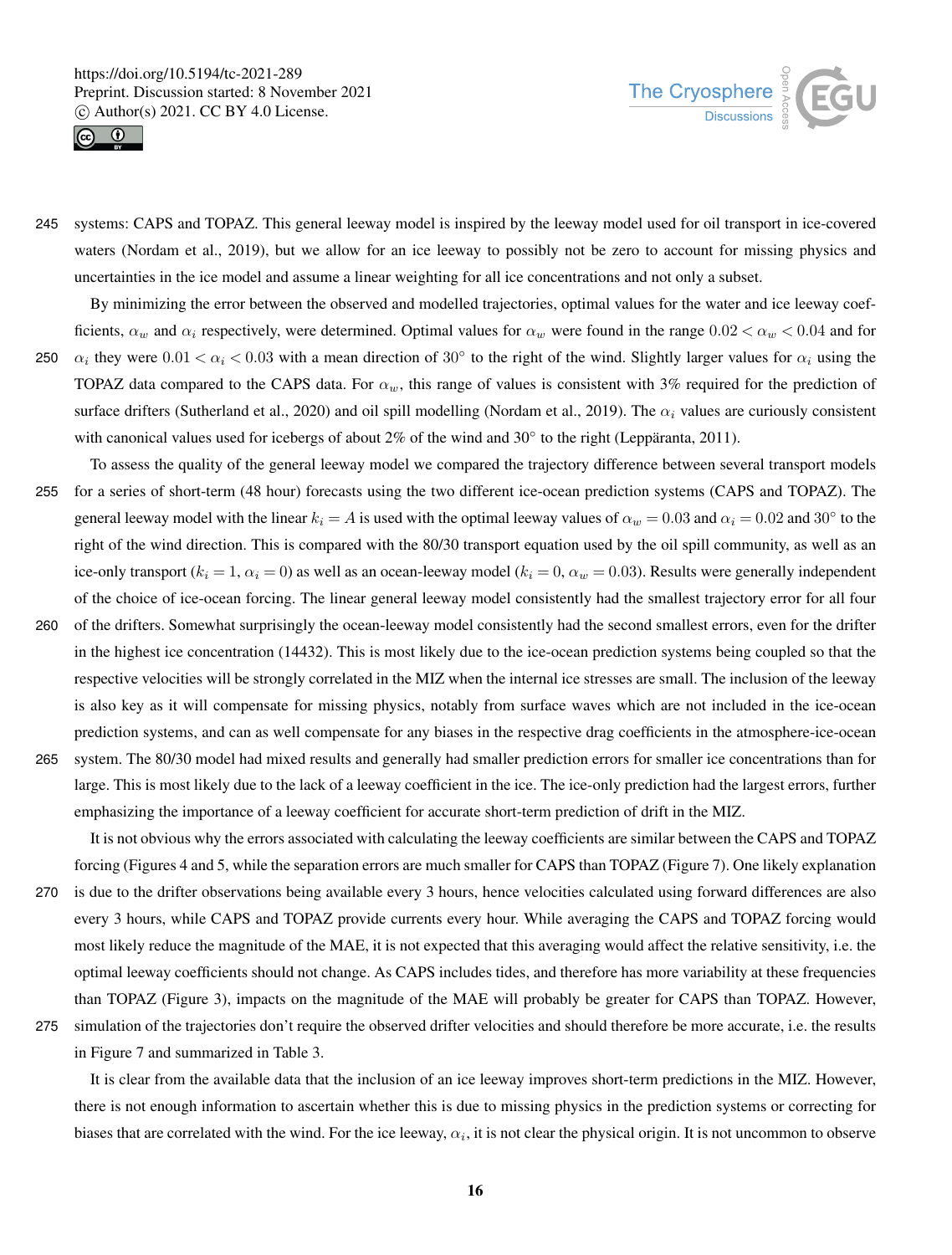



280 wave motion in the MIZ (Rabault et al., 2020), which will result in the Stokes drift due to the wave motion in addition to "radiation stress" (Weber, 1987), which is the force due to the conservation of wave momentum that arises from the amplitude attenuation due to sea ice. This force can also affect push the ice edge and impact the thickness (Sutherland and Dumont, 2018), which will in turn affect how waves propagate into the MIZ (Sutherland et al., 2019). There are also large uncertainties associated with the drag coefficients (Heorton et al., 2019) that could also be part of the leeway coefficient. It should also be 285 emphasized that while the use of an ice leeway improved predictions in the MIZ, there is little reason to expect that this would be the case in the pack ice where internal stresses significantly impact the drift. In such a case, a more sophisticated expression for  $\alpha_i$ , which depends on ice concentration such that  $\alpha_i \to 0$  as  $A \to 1$  would most likely be required that also preserves some

of the improvements shown in the MIZ.

*Data availability.* The drifter data can be accessed at https://thredds.met.no/thredds/catalog/metusers/jeanr/data\_papers/drift\_barents\_2018/ 290 catalog.html?dataset=metusers/jeanr/data\_papers/drift\_barents\_2018/drift\_data.nc. TOPAZ forecasts are available on the Copernicus Marine Enrivonment Monitoring Service FTP server (https://resources.marine.copernicus.eu) at nrt.cmems-du.eu/Core/ARCTIC\_ANALYSIS\_FORE CAST\_PHYS\_002\_001\_a/dataset-topaz4-arc-myoceanv2-be/. CAPS ice-ocean forecasts are available at http://dd.alpha.meteo.gc.ca/yopp/ model\_riops/ and the atmospheric forecasts at http://dd.alpha.meteo.gc.ca/yopp/model\_caps/.

*Author contributions.* This article was written by GS with input from all co-authors. GS conceived of the idea, with feedback from all co-295 authors, and wrote the software for data analysis and production of figures. VA, LH and MD contributed to preliminary data analysis. JR designed the drifters and was responsible for data collection and quality control. JR, LH and ØB contributed to drifter deployment.

*Competing interests.* No competing interests are present.

*Acknowledgements.* GS and MD thank the Ocean Protection Plan (OPP) for funding and support of this work. JR, VA, LRH and ØB thank the Nansen Legacy (Arven etter Nansen) project for contributing to the development and deployment of the wave loggers. JR thanks the 300 Norwegian Research Council under the PETROMAKS2 scheme (project DOFI, grant number 28062) for funding. LRH and VA would also like to thank the Fram Centre MIKON Flagship program for support through the OSMICO project. Our warmest thanks go to the crew of the R/V Kronprins Haakon, for the time spent on the boat during the cruise and their help in deploying the drifters.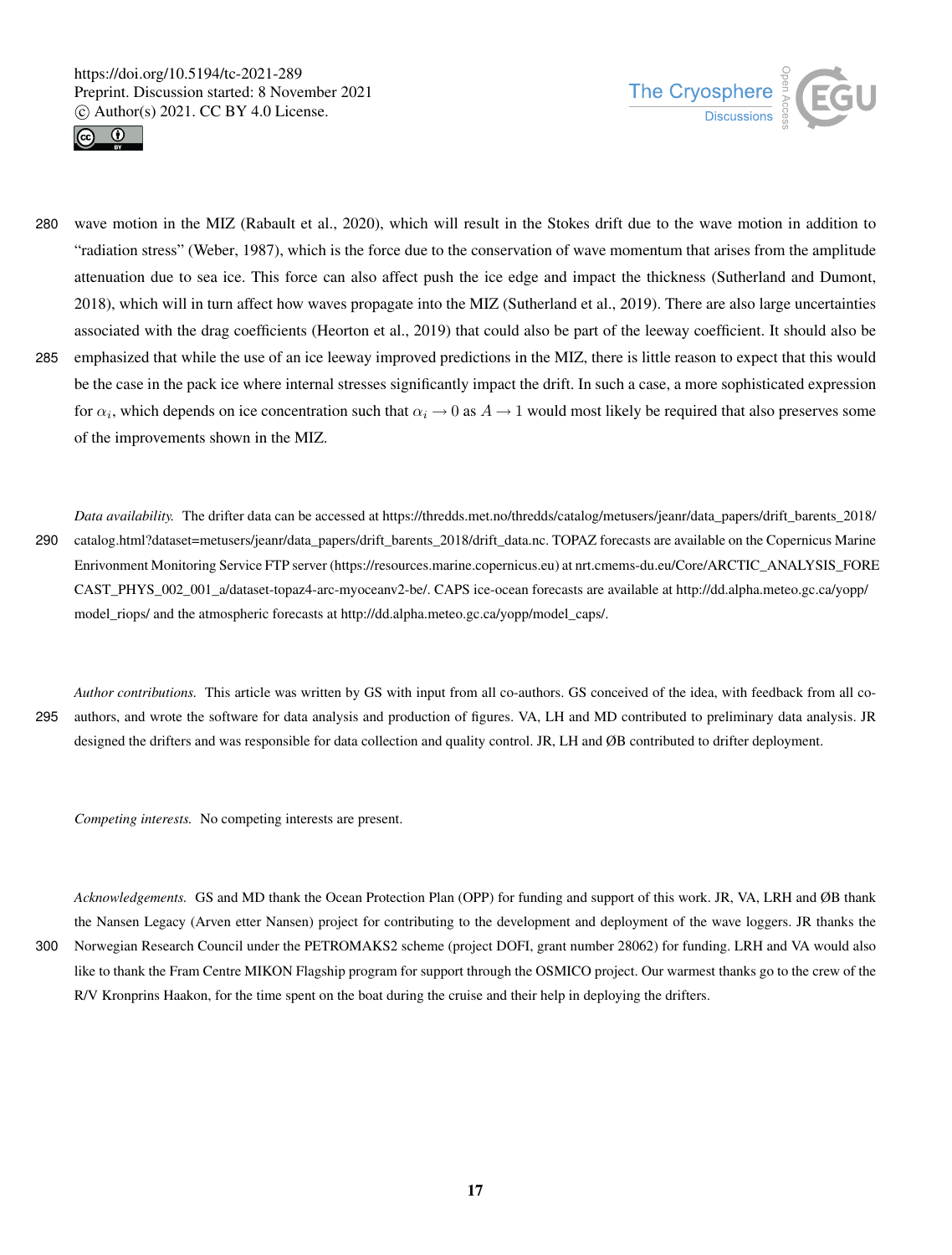



# References

Babaei, H. and Watson, D.: A preliminary computational surface oil spill trajectory model for ice-covered waters and its validation with

305 two oil spill events: A field experiment in the Barents Sea and an accidental spill in the Gulf of Finland, Marine Pollution Bulletin, 161,

111 786, 2020.

Breivik, Ø. and Christensen, K. H.: A combined Stokes drift profile under swell and wind sea, J. Phys. Oceanogr., 50, 2819–2833, 2020.

Breivik, Ø., Allen, A. A., Maisondieu, C., and Roth, J. C.: Wind-induced drift of objects at sea: The leeway method, Appl. Ocean Res., 33, 100–109, 2011.

- 310 Christensen, K. H., Breivik, Ø., Dagestad, K.-F., Röhrs, J., and Ward, B.: Short-Term Predictions of oceanic drift, Oceanography, 31, 59–67, 2018.
	- Cole, S. T., Toole, J. M., Lele, R., Timmermans, M.-L., Gallaher, S. G., Stanton, T. P., Shaw, W. J., Hwang, B., Maksym, T., Wilkinson, J. P., et al.: Ice and ocean velocity in the Arctic marginal ice zone: Ice roughness and momentum transfer, Elementa: Science of the Anthropocene, 5, 2017.
- 315 Côté, J., Desmarais, J.-G., Gravel, S., Méthot, A., Patoine, A., Roch, M., and Staniforth, A.: The operational CMC–MRB global environmental multiscale (GEM) model. Part II: Results, Mon. Wea. Rev., 126, 1397–1418, 1998a.
	- Côté, J., Gravel, S., Méthot, A., Patoine, A., Roch, M., and Staniforth, A.: The operational CMC–MRB global environmental multiscale (GEM) model. Part I: Design considerations and formulation, Mon. Wea. Rev., 126, 1373–1395, 1998b.
- D'Amours, R., Malo, A., Flesch, T., Wilson, J., Gauthier, J.-P., and Servranckx, R.: The Canadian Meteorological Centre's atmospheric 320 transport and dispersion modelling suite, Atmosphere-Ocean, 53, 176–199, 2015.
	- Dupont, F., Higginson, S., Bourdallé-Badie, R., Lu, Y., Roy, F., Smith, G., Lemieux, J.-F., Garric, G., and Davidson, F.: A high-resolution ocean and sea-ice modelling system for the Arctic and North Atlantic oceans, Geosci. Mod. Dev., 8, 1577–1594, 2015.

French-McCay, D. P., Tajalli-Bakhsh, T., Jayko, K., Spaulding, M. L., and Li, Z.: Validation of oil spill transport and fate modeling in Arctic ice, Arctic Science, 4, 71–97, 2017.

- 325 Girard, C., Plante, A., Desgagné, M., McTaggart-Cowan, R., Côté, J., Charron, M., Gravel, S., Lee, V., Patoine, A., Qaddouri, A., et al.: Staggered vertical discretization of the Canadian Environmental Multiscale (GEM) model using a coordinate of the log-hydrostaticpressure type, Mon. Wea. Rev., 142, 1183–1196, 2014.
- Heorton, H. D., Tsamados, M., Cole, S., Ferreira, A. M., Berbellini, A., Fox, M., and Armitage, T. W.: Retrieving sea ice drag coefficients and turning angles from in situ and satellite observations using an inverse modeling framework, J. Geophys. Res. Oceans, 124, 6388–6413, 330 2019.
	- Hibler III, W.: A dynamic thermodynamic sea ice model, J. Phys. Oceanogr., 9, 815–846, 1979.

Hunkins, K.: Anomalous diurnal tidal currents on the Yermak Plateau, J. Mar. Res., 44, 51–69, 1986.

- Kirwan Jr, A., McNally, G., Chang, M., and Molinari, R.: The effect of wind and surface currents on drifters, J. Phys. Oceanogr., 5, 361–368, 1975.
- 335 Leppäranta, M.: The drift of sea ice, Springer Science & Business Media, 2011.
	- Lund, B., Graber, H. C., Persson, P., Smith, M., Doble, M., Thomson, J., and Wadhams, P.: Arctic sea ice drift measured by shipboard marine radar, J. Geophys. Res. Oceans, 123, 4298–4321, 2018.
	- Lüpkes, C., Gryanik, V. M., Hartmann, J., and Andreas, E. L.: A parametrization, based on sea ice morphology, of the neutral atmospheric drag coefficients for weather prediction and climate models, Journal of Geophysical Research: Atmospheres, 117, 2012.